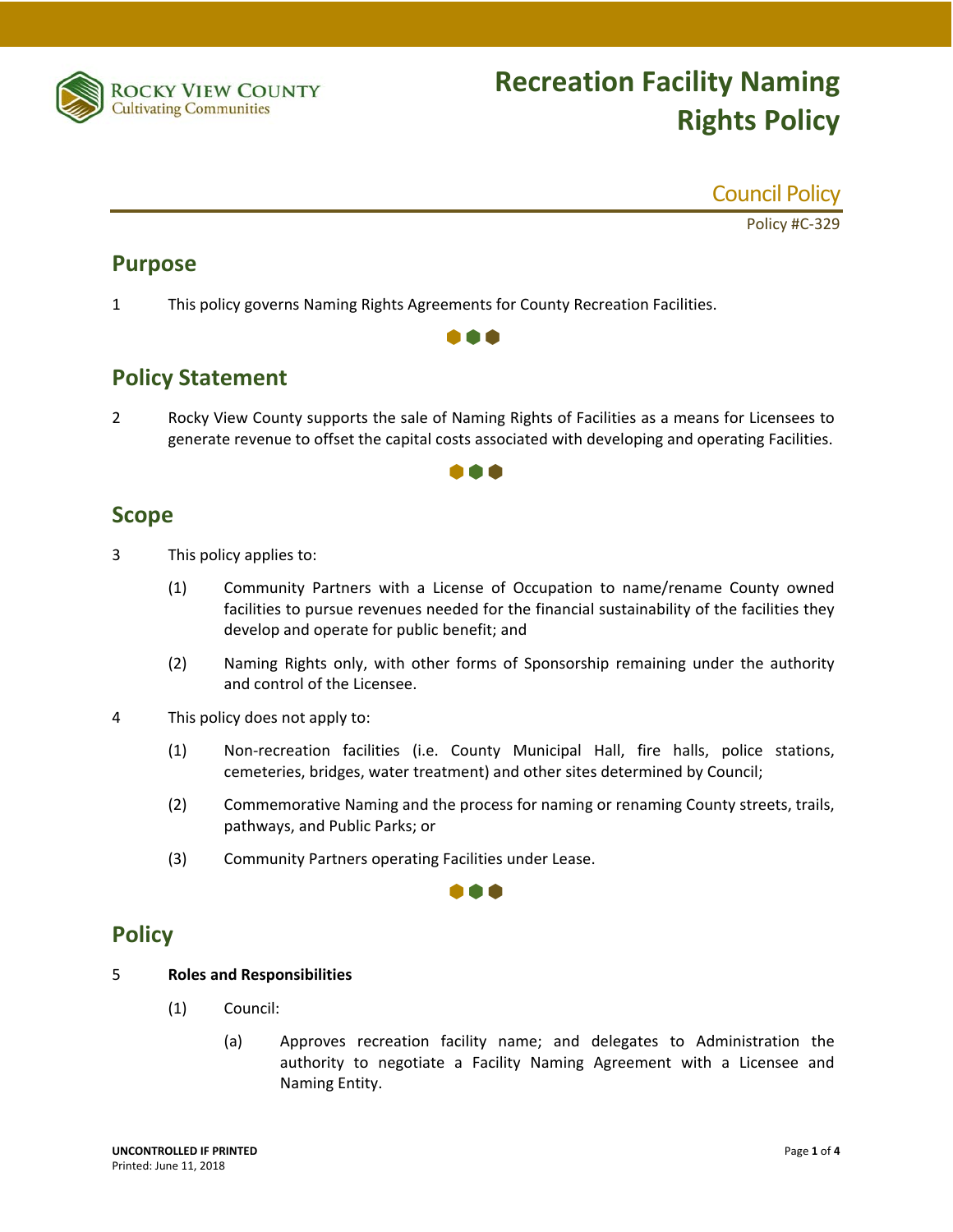

- (b) Sets policy governing Naming Rights Agreements for County Recreation Facilities.
- (2) Administration:
	- (a) Negotiates Naming Rights Agreements according to this policy;
	- (b) Monitors and enforces the terms of all agreements; and
	- (c) Evaluates governing policy annually for effectiveness.

#### 6 **To be approved, a Naming Rights Agreement:**

- (1) Conforms to all applicable federal and provincial statutes, as well as County agreements, bylaws, policies, and practices;
- (2) Does not impair the County's or Licensee's ability to carry out its functions fully and impartially;
- (3) Does not unduly detract from the character, integrity, aesthetic quality, or safety of the Facility or unreasonably interfere with its enjoyment and use;
- (4) Does not result in any additional net costs to the County; and
- (5) Does not result in, or be perceived to result in, any competitive advantage, benefit, or preferential treatment for the Naming Entity, outside of the Naming Rights Agreement.

#### 7 **Allocation of funds**

- (1) All revenues generated by the sale of Naming Rights are directed by the Licensee to the capital costs of the property's proposed improvements.
- (2) Subject to the Naming Rights Agreement, the funds generated may be applied to the Facility itself or designated for lifecycle and capital replacement use associated with the facility.
- (3) Revenues generated through Naming Rights do not reduce the Licensee's eligibility for County grant programs.

#### 8 **Approval of Naming Rights Agreements**

- (1) The County is not under any obligation to accept any Naming Rights proposal and may refuse proposals submitted by Licensees with third parties whose activities are incompatible with the County's goals, values, or mission.
- (2) Naming Rights proposals are reviewed on an individual basis by Administration and Recreation Facility Names are put forward to Council with recommendations.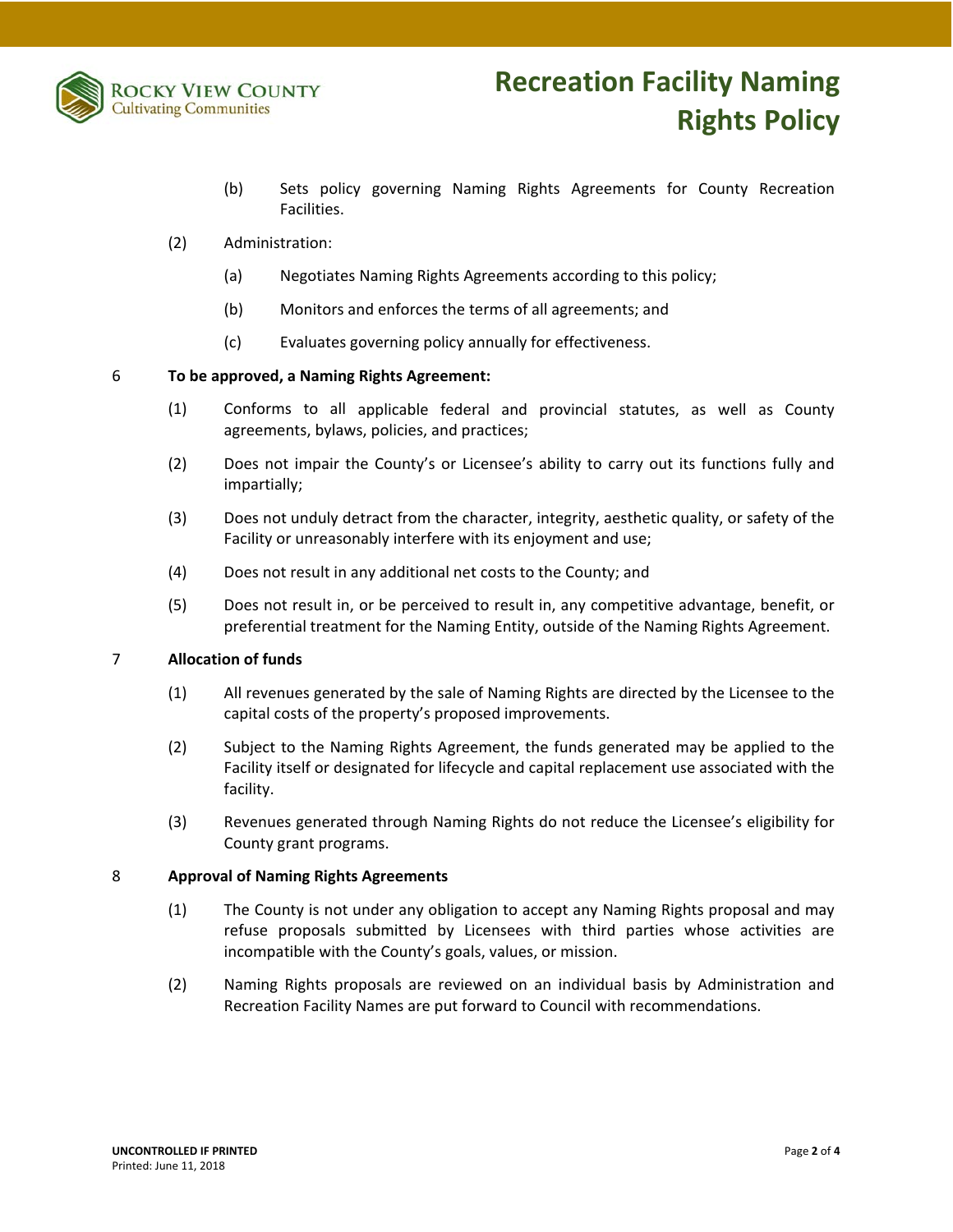

# **References**

| Act(s)                               | n/a<br>$\bullet$                                                                 |
|--------------------------------------|----------------------------------------------------------------------------------|
| Regulation(s)                        | n/a<br>٠                                                                         |
| Plans                                | n/a<br>٠                                                                         |
| Related Policies, Bylaws, Directives | Rocky View County Policy #C-314 "License of Occupation for<br>٠<br>County Lands" |
| <b>Related Procedures</b>            | n/a<br>$\bullet$                                                                 |
| Other                                | n/a<br>٠                                                                         |
|                                      |                                                                                  |
| <b>Approval Date</b>                 | June 5, 2018<br>٠                                                                |
| Replaces                             | n/a<br>٠                                                                         |
| Lead Role                            | <b>Recreation &amp; Community Services</b>                                       |
| <b>Administrative Responsibility</b> | <b>Recreation &amp; Community Services</b><br>٠                                  |
| <b>Last Review Date</b>              | n/a<br>٠                                                                         |
| <b>Next Review Date</b>              | June 5, 2021<br>٠                                                                |

### **Definitions**

9 In this policy:

- (1) "Administration" means the County Manager or a designate.
- (2) "Capital" means resourcing used to enhance infrastructure and can be recorded as an asset and/or depreciated under the organization's financial statements.
- (3) "Commemorative Naming" means the naming of County property without return consideration, which is bestowed by the County to recognize the service, commitment, or other type of contribution by an individual, group, or organization.
- (4) "Community Partner" means an arms‐length, not‐for‐profit organization that has a mandate to provide recreation services and programs and or established legal relationship to manage and care for County property; also known as a Licensee.
- (5) "Council" means the Council of Rocky View County.
- (6) "County" means Rocky View County.